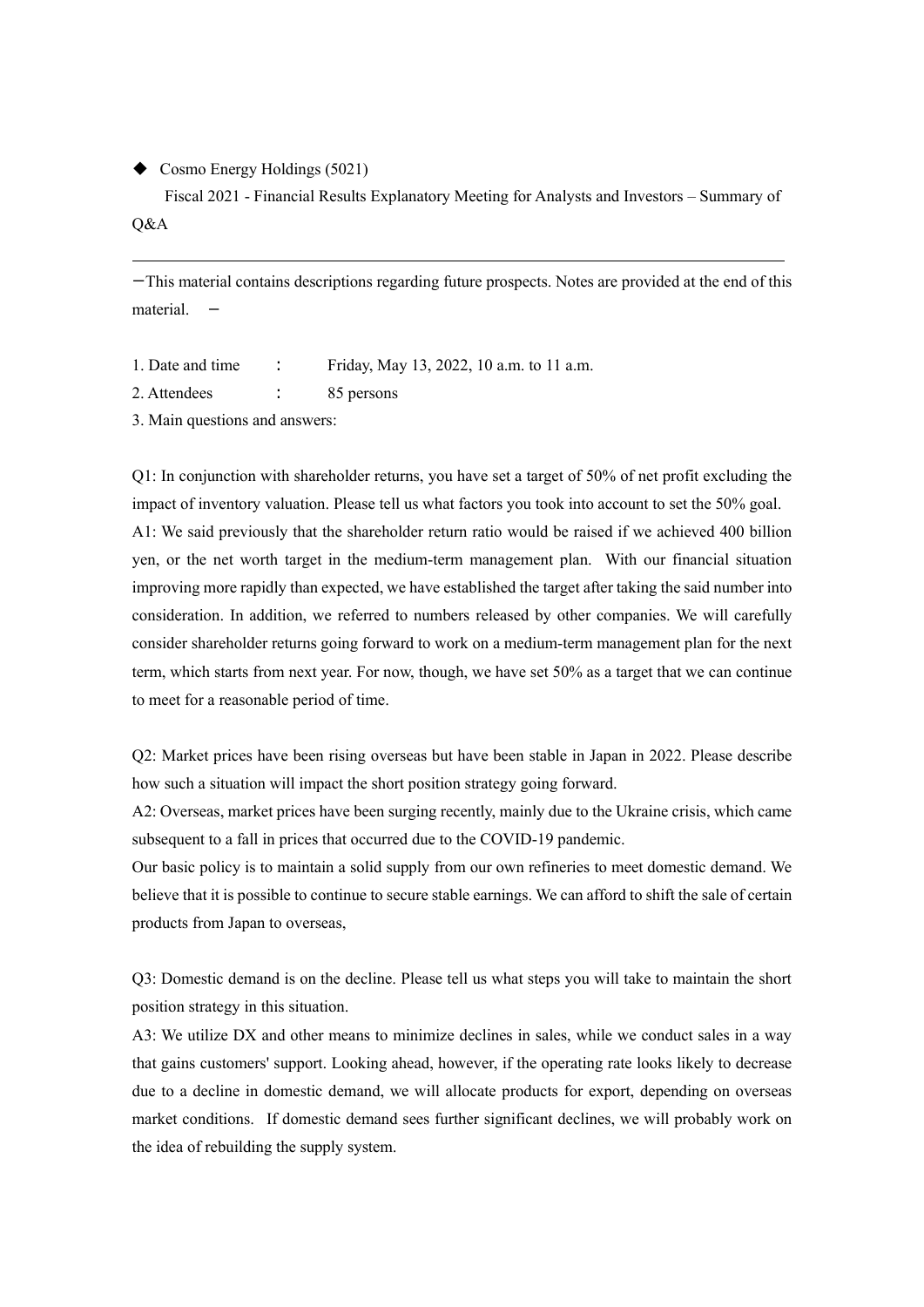Q4: Is it correct to understand that the overall payout ratio of 50% is sustainable? Also, please tell us about your approach with respect to how much weight you place on the payment of dividends and the purchase of treasury stock, respectively.

A4: We consider that the 50% ratio is sustainable to a certain extent. Regarding your question on weighting, we decide the weight on the payment of dividends after estimating a level at which we will be able to pay stable dividends. We view the purchase of treasury stock as a highly flexible approach, and on this occasion we took into consideration the fact that our share price was relatively low.

Q5: The net worth and net D/E ratio, etc. have been reaching levels comparable with those of other companies. Please tell us to what extent do you expect to improve your financial conditions aiming to acquire an A-level rating. Also, please tell us how it affects shareholder returns in the next mediumterm management plan.

A5: As you know, the current rating is BBB+. However, we think that the current financial conditions are already at the A level. Customarily, ratings do not rise quickly. Still, we are expecting the current rating to continue to improve. Under the next medium-term management plan, we will boost net worth while maintaining consistent shareholder returns and will proceed with investments in growth.

Q6: Please describe how rises in overseas market prices have been incorporated into the results forecasts.

A6: We don't expect that the current overseas market conditions will persist for the long term and we have made conservative forecasts based on the current situation.

Q7: Please tell us any factors that impact positively and negatively on the ordinary profit excluding the inventory valuation for FY2022.

A7: Current crude oil prices and exchange rates are at more favorable levels than our assumptions. Such levels, if they continue, will be factors for an upswing.

Q8: Why are exports greater than imports and purchases with respect to profit for FY2022? For exports, is there any possibility of cost increases due to the short position strategy?

A8: In terms of the balance of supply and demand for FY2022, imports and purchases will decrease partly due to the expected decrease in sales (down 2% year on year). On the other hand, we can respond to strong overseas market conditions with diesel fuel for which we have a surplus export capacity.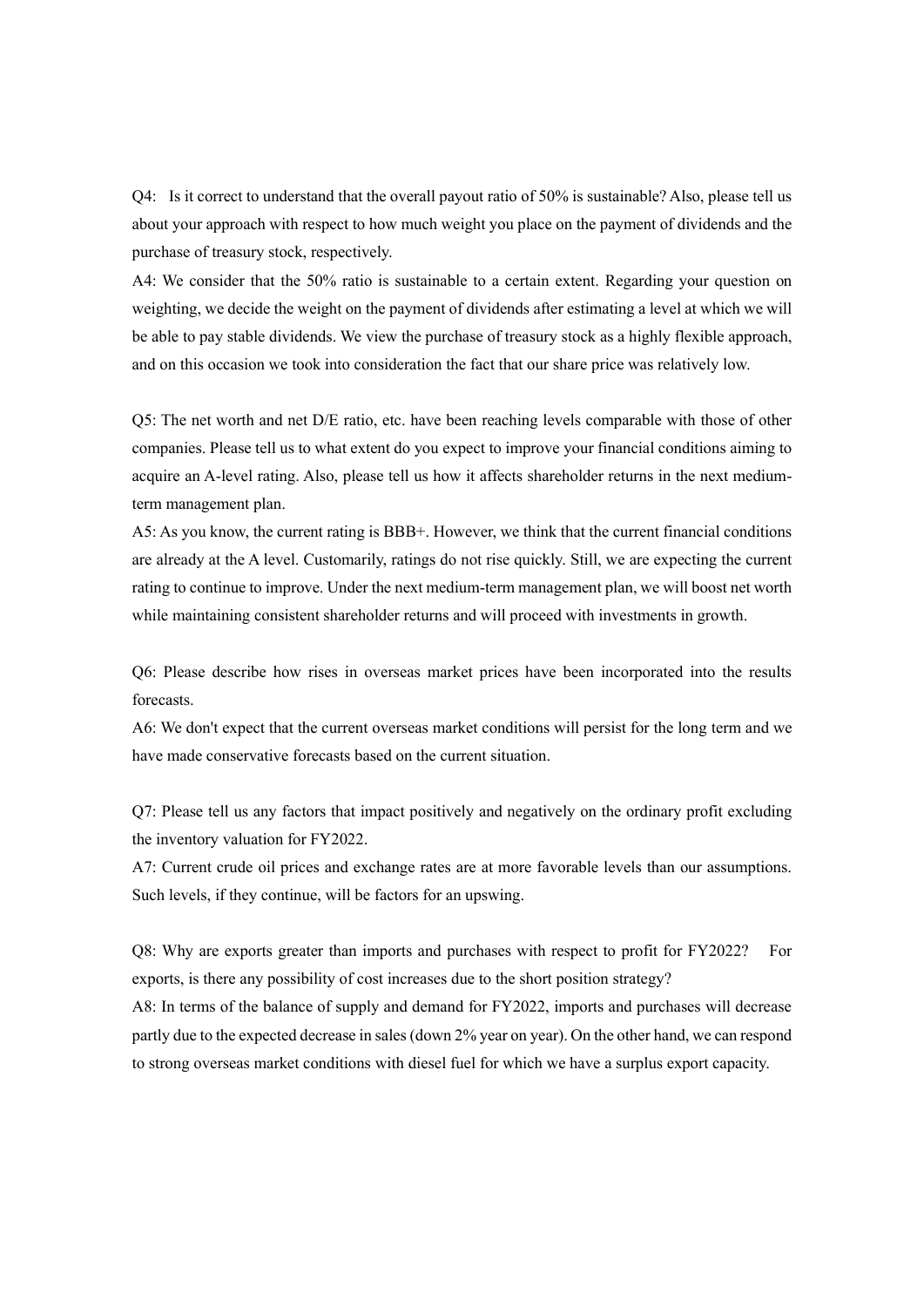Q9: How soon do you plan to start production for the secondary oil recovery in the Hail Oil Field? What degree of impact do you expect on ordinary profit, returns on investment and the recovery in production volumes?

A9: We will start water injection around the end of this year or beginning of next year. While monitoring recoveries in pressure, we will increase production through discussion with the oil producing country. Therefore, any impacts on ordinary profit are expected to occur next fiscal year or thereafter. With the volume of production recovering to the initially projected level, sufficient returns on investment are expected to be made even if we assume conservative prices for crude oil.

Q10: The shareholder return policy you have provided is more aggressive than the one presented in the Q3 results. What changes have occurred over that past three months?

A10: The profit environment for the March quarter showed a significant upward trend. As a result, the net worth rose to 450 billion yen exceeding the target of 400 billion yen. Given this situation, we assumed that it is possible to improve our financial situation while simultaneously maintaining consistent shareholder returns even with a payout ratio of 50%. As you will see from our profit margin, our earnings capability is improving.

Q11: The recent improvements in financial conditions include temporary factors such as the impact on inventories and time lags of refinery margins as a result of crude oil price rises. There are risks of a decline in the crude oil price, etc. What is your position on shareholder returns if that happens? A11: By making it 50% of net profit excluding inventory valuation, we think that the situation will be manageable. Since we are able to maintain high operating rates at our refineries, our ability to secure net profit excluding inventory valuation has improved.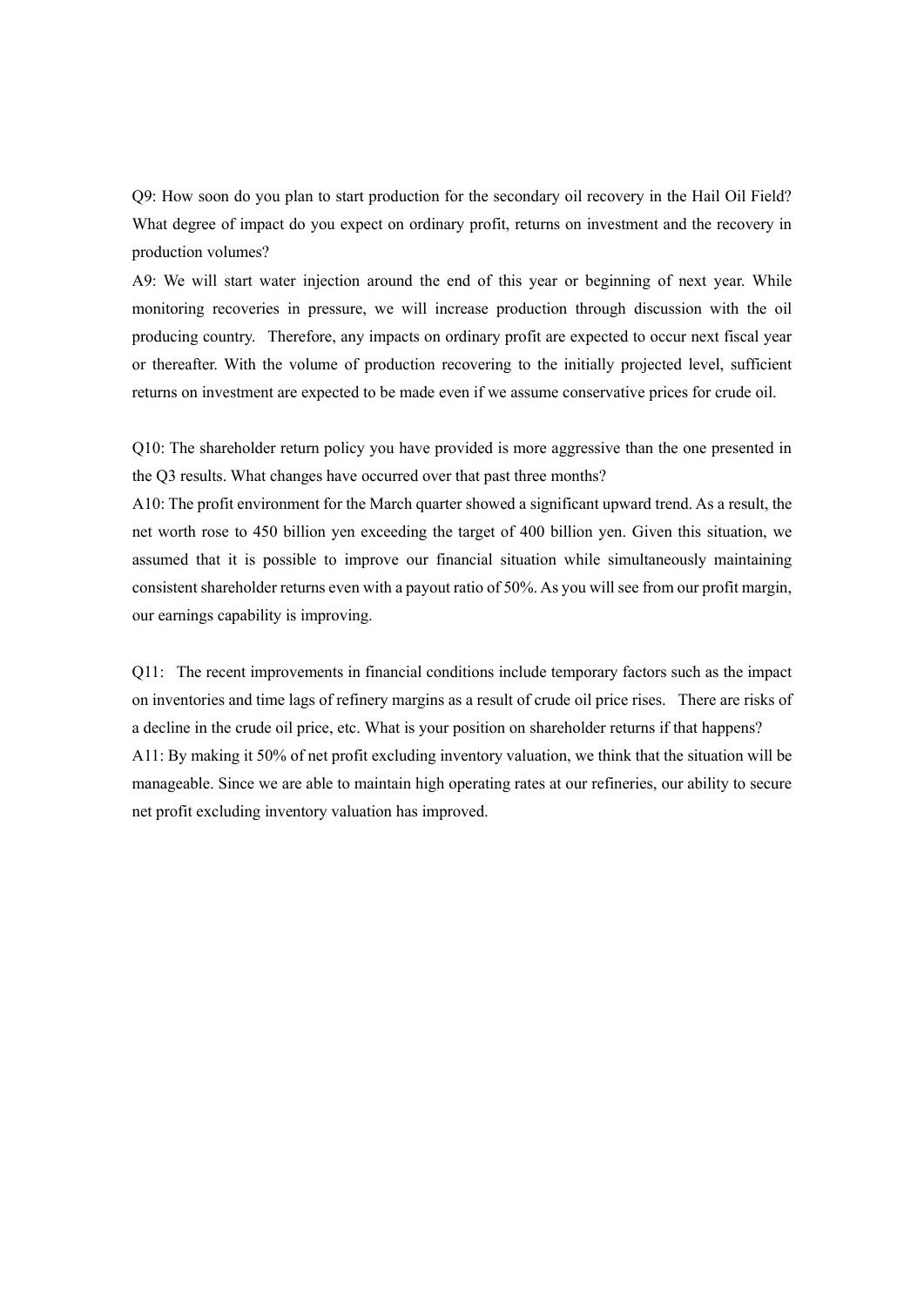Q12: What are the time lag effects for the margins of four products in FY2021 and FY2022?

A12: The time lag for FY2021 was up 2.3 yen per liter in terms of the absolute value and up 1.3 yen per liter in comparison with the year-ago level. Taking the recent crude oil price rises into account, 1.9 yen is reflected as a time lag, rather than the entire value.

Q13: Is there the possibility of favorable market conditions in Asia leading to the tightening of domestic supply and demand conditions?

A13: We understand that domestic wholesale prices are determined based on comprehensive consideration of a range of factors. Any significant increase in spreads from crude oil prices in the Asian market may affect domestic margins.

Q14: In conjunction with the repurchase of treasury stock, how will you treat the treasury shares that you acquire?

A14: Basically, we will cancel them.

Q15: You have issued a report about a large share holding to individual shareholders. Do you have any comments on this?

A15: We will refrain from providing an answer with respect to matters on individual shareholders.

Q16: Please tell us what you are working on now with regards to the selection of KPIs and changes in portfolios in the next medium-term management plan. I would like you to work on these issues while simultaneously facilitating engagement with investors.

A16: We are moving forward with discussions with respect to KPIs. We were working to establish KPIs, giving priority to financial conditions. However, with our financial situation improving rapidly, we are considering the selection of new KPIs. For now, I will refrain from providing a specific answer. Regarding changes in business portfolios, for now, we are working on the next medium-term management plan based on a three-year span. But it is difficult to see the effect in a three-year span. Therefore, we will examine the investments for the next medium-term manage plan from medium- to long-term perspectives, while considering the direction of business portfolios.

We believe that engagement with investors is very important. So we will engage with investors' voices to work on the next medium-term management plan.